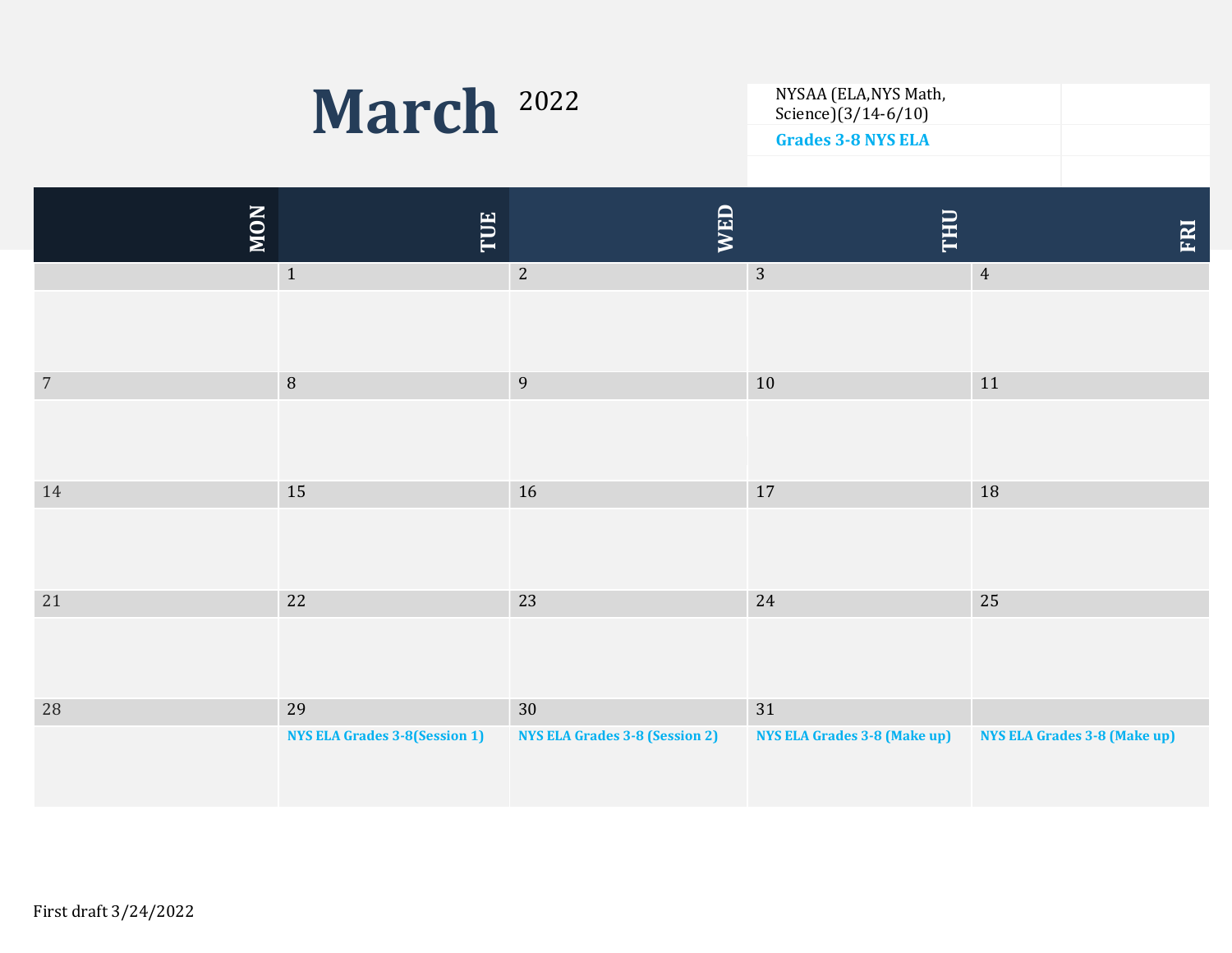



| Grades 3 -8 NYS Math     |                 | NYSAA (ELA, Math,<br>Science $(3/14 - 6/10)$ |
|--------------------------|-----------------|----------------------------------------------|
| <b>NYSESLAT Speaking</b> | $(4/11 - 5/20)$ |                                              |
|                          |                 |                                              |

| <b>MON</b>                                                     | TUE                                                                                     | WED                                                                     | THU                                                                   | <b>FRI</b>                                                           |
|----------------------------------------------------------------|-----------------------------------------------------------------------------------------|-------------------------------------------------------------------------|-----------------------------------------------------------------------|----------------------------------------------------------------------|
|                                                                |                                                                                         |                                                                         |                                                                       | $\mathbf{1}$                                                         |
|                                                                |                                                                                         |                                                                         |                                                                       |                                                                      |
| $\overline{4}$                                                 | $\overline{5}$                                                                          | 6                                                                       | $7\overline{ }$                                                       | $\, 8$                                                               |
| <b>NYS ELA (Make up)</b>                                       | <b>NYS ELA (Make up)</b><br><i><b>*Tests due To Marshall</b></i>                        | <b>NYS ELA (Make up)</b>                                                | <b>NYS ELA (Make up)</b>                                              | <b>NYS ELA (Make up)</b>                                             |
| 11                                                             | 12                                                                                      | 13                                                                      | 14                                                                    | 15                                                                   |
| <b>NYS ELA (Book 2 due to OSC)</b><br><b>NYSESLAT Speaking</b> | <b>NYSESLAT Speaking</b><br><b>NYS ELA (scans due to C)</b><br><b>NYSESLAT Speaking</b> | <b>NYSESLAT Speaking</b>                                                | <b>NYSESLAT Speaking</b>                                              | <b>NYSESLAT Speaking</b>                                             |
| 18                                                             | 19                                                                                      | 20                                                                      | 21                                                                    | 22                                                                   |
| <b>NYSESLAT Speaking</b>                                       | <b>NYSESLAT Speaking</b>                                                                | <b>NYSESLAT Speaking</b>                                                | <b>NYSESLAT Speaking</b>                                              | <b>NYSESLAT Speaking</b>                                             |
| 25                                                             | 26                                                                                      | 27                                                                      | 28                                                                    | 29                                                                   |
| <b>NYSESLAT Speaking</b>                                       | <b>Grades 3 -8 NYS Math (Session 1)</b><br><b>NYSESLAT Speaking</b>                     | <b>Grades 3 - 8 NYS Math</b><br>(Session 2)<br><b>NYSESLAT Speaking</b> | <b>Grades 3 - 8 NYS Math</b><br>(Make up)<br><b>NYSESLAT Speaking</b> | <b>Grades 3 -8 NYS Math</b><br>(Make up)<br><b>NYSESLAT Speaking</b> |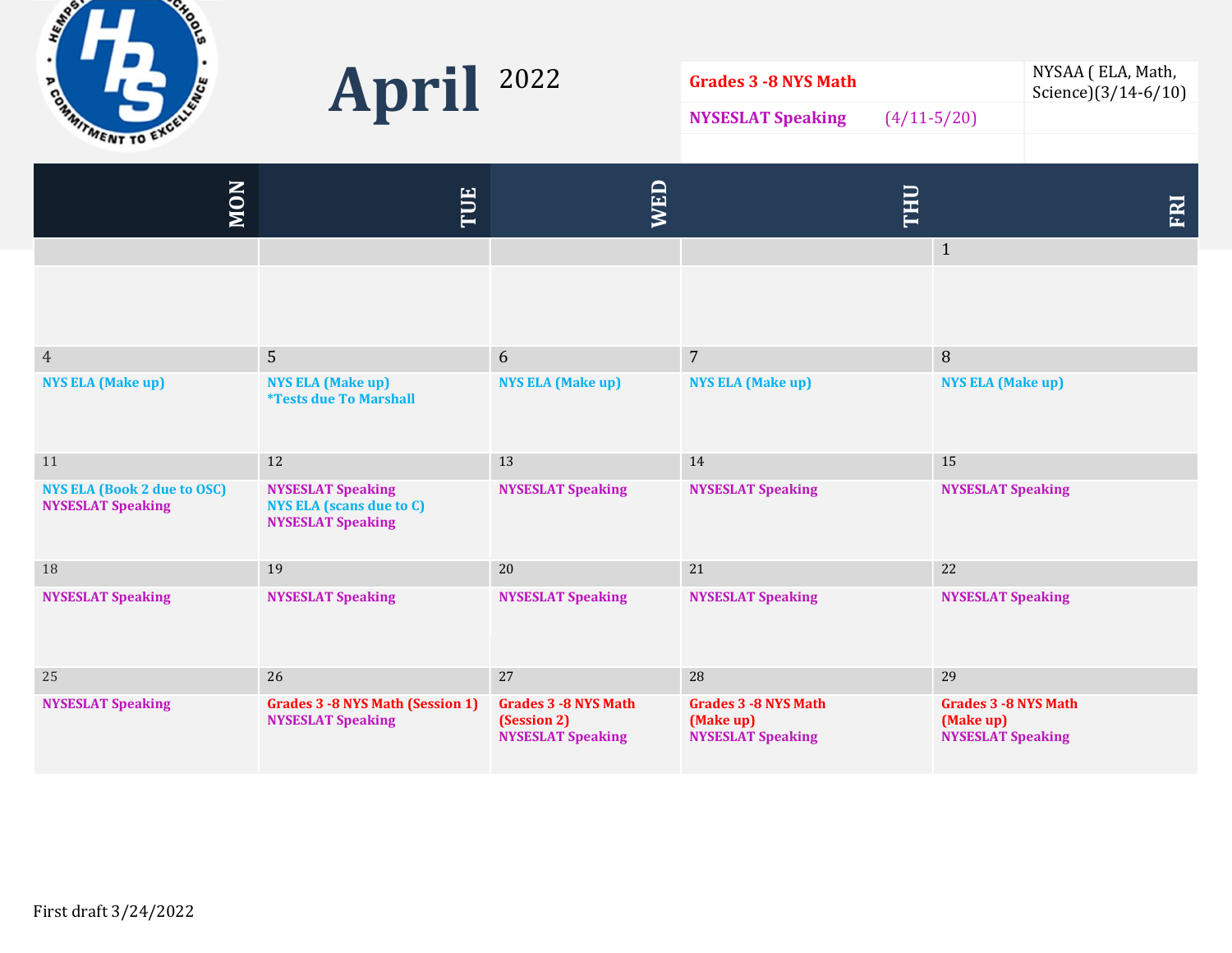



Reading, Writing) Grades 4 and 8 NYS Science Performance

| <b>NON</b>                                                                                  | TUE                                                                                        | WED                                                                  | THU                                                                   | <b>FRI</b>                                                            |
|---------------------------------------------------------------------------------------------|--------------------------------------------------------------------------------------------|----------------------------------------------------------------------|-----------------------------------------------------------------------|-----------------------------------------------------------------------|
|                                                                                             |                                                                                            |                                                                      |                                                                       |                                                                       |
|                                                                                             |                                                                                            |                                                                      |                                                                       |                                                                       |
| $\sqrt{2}$                                                                                  | 3                                                                                          | $\overline{4}$                                                       | $\overline{5}$                                                        | 6                                                                     |
| <b>Grades 3 - 8 NYS Math</b><br>(Make up)<br><b>NYSESLAT Speaking</b>                       | <b>Grades 3 - 8 NYS Math</b><br>(Make up)<br><b>NYSESLAT Speaking</b>                      | <b>Grades 3 -8 NYS Math</b><br>(Make up)<br><b>NYSESLAT Speaking</b> | <b>Grades 3 - 8 NYS Math</b><br>(Make up)<br><b>NYSESLAT Speaking</b> | <b>Grades 3 - 8 NYS Math</b><br>(Make up)<br><b>NYSESLAT Speaking</b> |
| $\overline{9}$                                                                              | 10                                                                                         | 11                                                                   | 12                                                                    | 13                                                                    |
| <b>Grades 3 - 8 NYS Math</b><br>(Make up)<br><b>NYSESLAT Speaking NYSESLAT</b><br>(L, R, W) | <b>Grades 3 - 8 NYS Math</b><br>(Make up)<br><b>NYSESLAT Speaking NYSESLAT (L,</b><br>R, W | <b>NYSESLAT Speaking</b><br>NYSESLAT (L, R, W)                       | <b>NYSESLAT Speaking</b><br>NYSESLAT (L, R, W)                        | <b>NYSESLAT Speaking</b><br>NYSESLAT (L, R, W)                        |
| 16                                                                                          | 17                                                                                         | 18                                                                   | 19                                                                    | 20                                                                    |
| <b>NYSESLAT Speaking</b><br>NYSESLAT (L, R, W)                                              | <b>NYSESLAT Speaking</b><br>NYSESLAT (L, R, W)                                             | <b>NYSESLAT Speaking</b><br>NYSESLAT (L, R, W)                       | <b>NYSESLAT Speaking</b><br>NYSESLAT (L, R, W)                        | <b>NYSESLAT Speaking</b><br>NYSESLAT (L, R, W)                        |
| 23                                                                                          | 24                                                                                         | 25                                                                   | 26                                                                    | 27                                                                    |
|                                                                                             | <b>Grades 4 and 8 NYS Science</b><br><b>Performance</b>                                    | <b>Grades 4 and 8 NYS Science</b><br><b>Performance</b>              | <b>Grades 4 and 8 NYS Science</b><br><b>Performance</b>               | <b>Grades 4 and 8 NYS Science</b><br><b>Performance</b>               |
| 30                                                                                          | 31                                                                                         |                                                                      |                                                                       |                                                                       |
| <b>Grades 4 and 8 NYS Science</b><br><b>Performance</b>                                     | <b>Grades 4 and 8 NYS Science</b><br><b>Performance</b>                                    |                                                                      |                                                                       |                                                                       |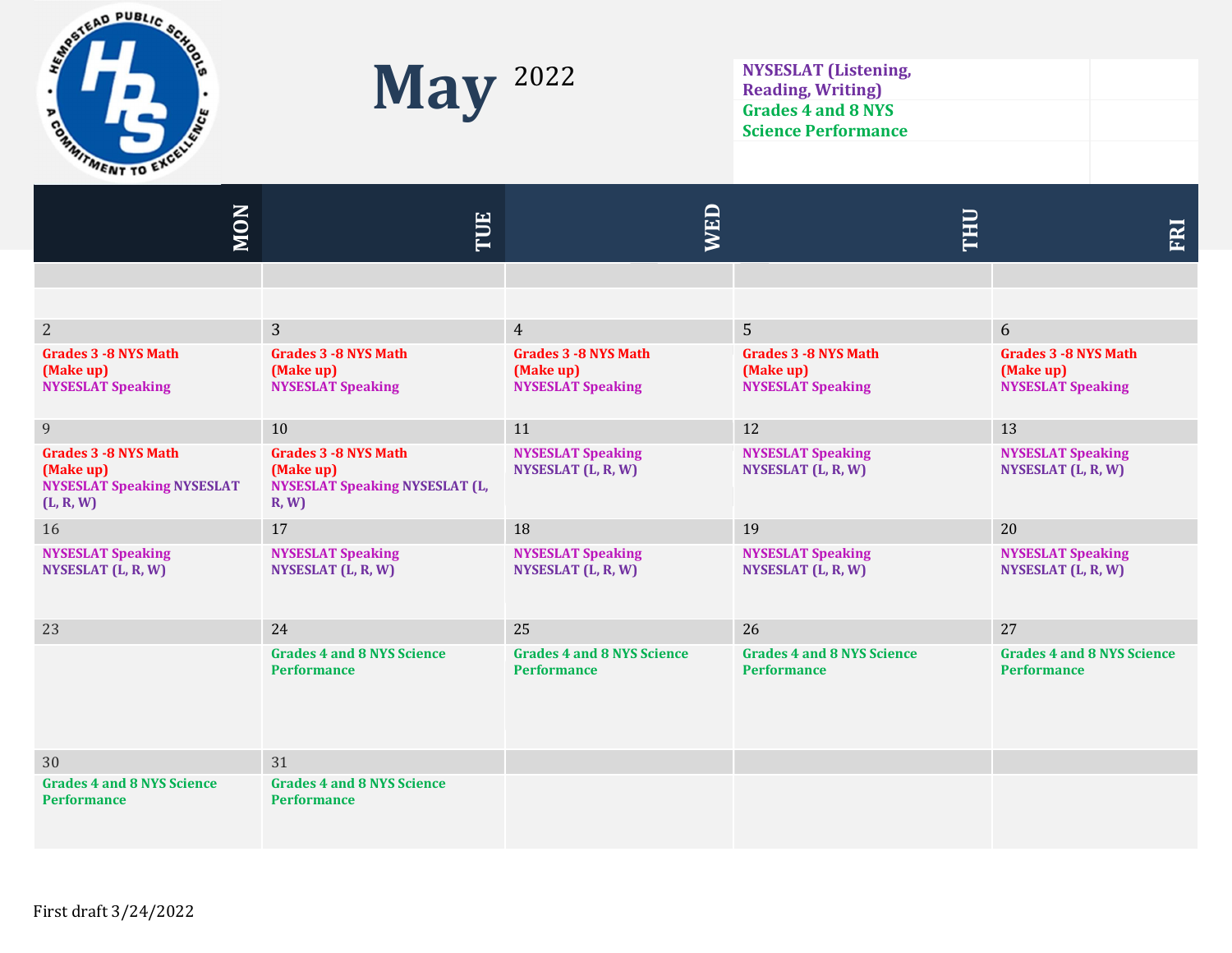

Grades 4 and 8 NYS<br>Science Written<br>HS NYS Rogente Ev Science Written H.S. NYS Regents Exams

| <b>MON</b>                                   | TUE                                                                                                                | <b>NED</b>                                                                                                   | THU                                                                              | FRI                                                                                                                       |
|----------------------------------------------|--------------------------------------------------------------------------------------------------------------------|--------------------------------------------------------------------------------------------------------------|----------------------------------------------------------------------------------|---------------------------------------------------------------------------------------------------------------------------|
|                                              |                                                                                                                    | $\mathbf{1}$                                                                                                 | $\overline{2}$                                                                   | 3                                                                                                                         |
|                                              |                                                                                                                    | <b>Grades 4 and 8 NYS Science</b><br><b>Performance US History &amp;</b><br><b>Government Regents (9:15)</b> | <b>Grades 4 and 8 NYS Science Performance</b>                                    | <b>Grades 4 and 8 NYS Science</b><br><b>Performance</b>                                                                   |
| 6                                            | $\overline{7}$                                                                                                     | 8                                                                                                            | 9                                                                                | 10                                                                                                                        |
| <b>Grades 4 and 8 NYS Science</b><br>Written | <b>Grades 4 and 8 NYS Science</b><br><b>Written (Make up)</b>                                                      | <b>Grades 4 and 8 NYS Science</b><br><b>Written</b><br>(Make up)                                             | <b>Grades 4 and 8 NYS Science Written</b><br>(Make up)                           | <b>Grades 4 and 8 NYS Science</b><br>Written<br>(Make up)                                                                 |
| 13                                           | 14                                                                                                                 | 15                                                                                                           | 16                                                                               | 17                                                                                                                        |
|                                              |                                                                                                                    | <b>NYS ELA Regents (9:15)</b><br><b>Living Environment Regents</b><br>(1:15)                                 | <b>Algebra 1 Regents (9:15)</b><br><b>Phys. Setting Chemistry Regents (1:15)</b> | <b>Global History &amp; Geography II</b><br><b>Regents (9:15)</b><br><b>Phys. Setting Earth Science Regents</b><br>(1:15) |
| 20                                           | 21                                                                                                                 | 22                                                                                                           | 23                                                                               | 24                                                                                                                        |
|                                              | <b>Geometry Regents (9:15)</b><br>* World language suggested date/time<br>locally developed exam Checkpoint<br>A&B | <b>Algebra II Regents (9:15)</b>                                                                             | <b>Phys. Setting Physics Regents (9:15)</b>                                      |                                                                                                                           |
| 27                                           | 28                                                                                                                 | 29                                                                                                           | 30                                                                               |                                                                                                                           |
|                                              |                                                                                                                    |                                                                                                              |                                                                                  |                                                                                                                           |